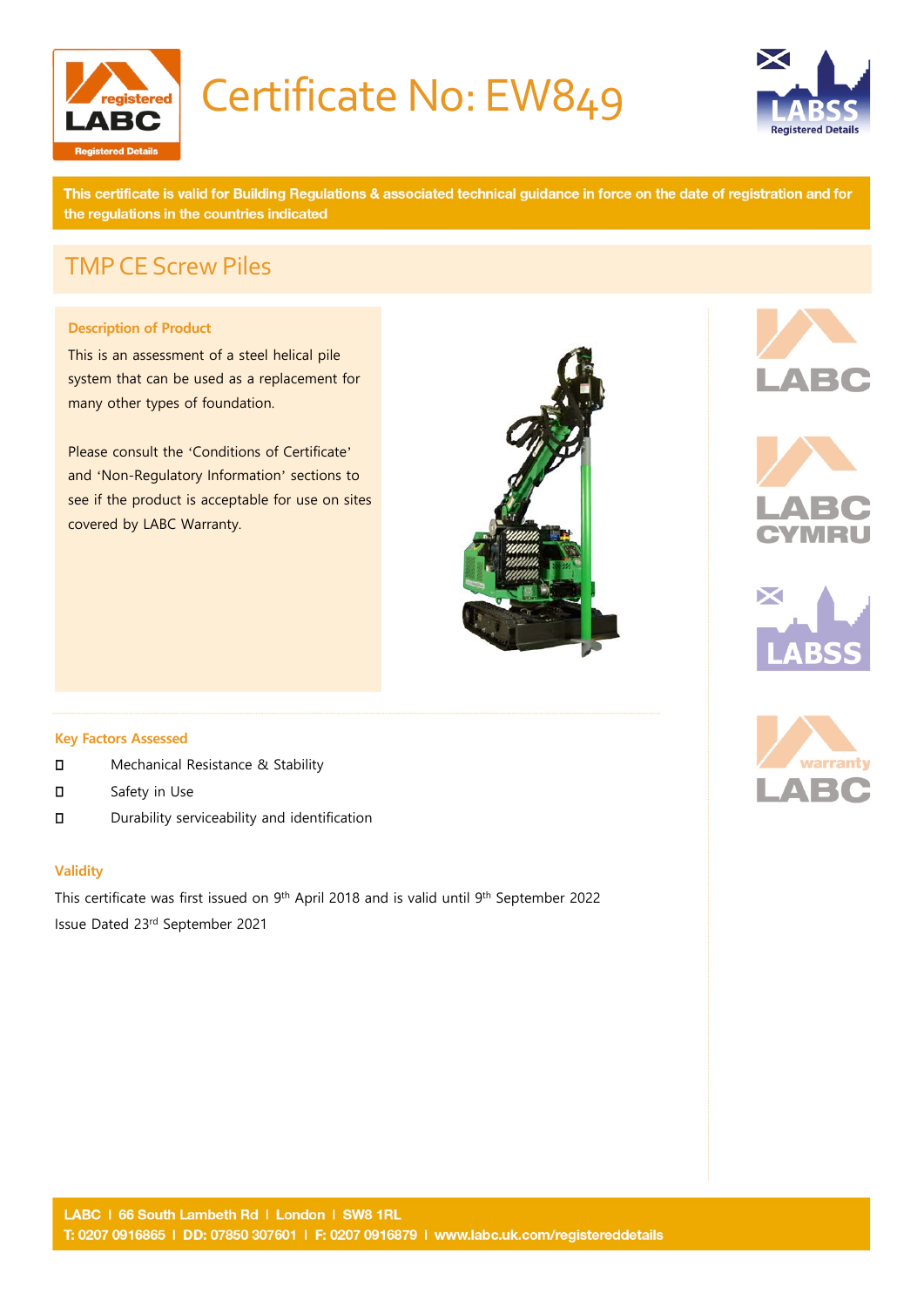# Scope of Registration

For use on buildings with a maximum of 6-8 storeys depending on loadbearing capacity of the soil. Foundation Substructure only.

## **Conditions of Certificate**

The design and installation must be in accordance with the British Standards and the BBA Certificate.

Site investigation to be carried out to determine the soil strata and design engineer to determine load bearing capacity of the soil and to design the piles in accordance with this.

Copy of design to be forwarded to Building Control so they can understand the design.

Only Techno Metal Post approved and trained installers to be used.

Piles to be designed for a minimum life of 60 years design engineer to confirm.

Soil to be assessed to determine its effect on pile corrosion and any additional corrosion protection required to be designed.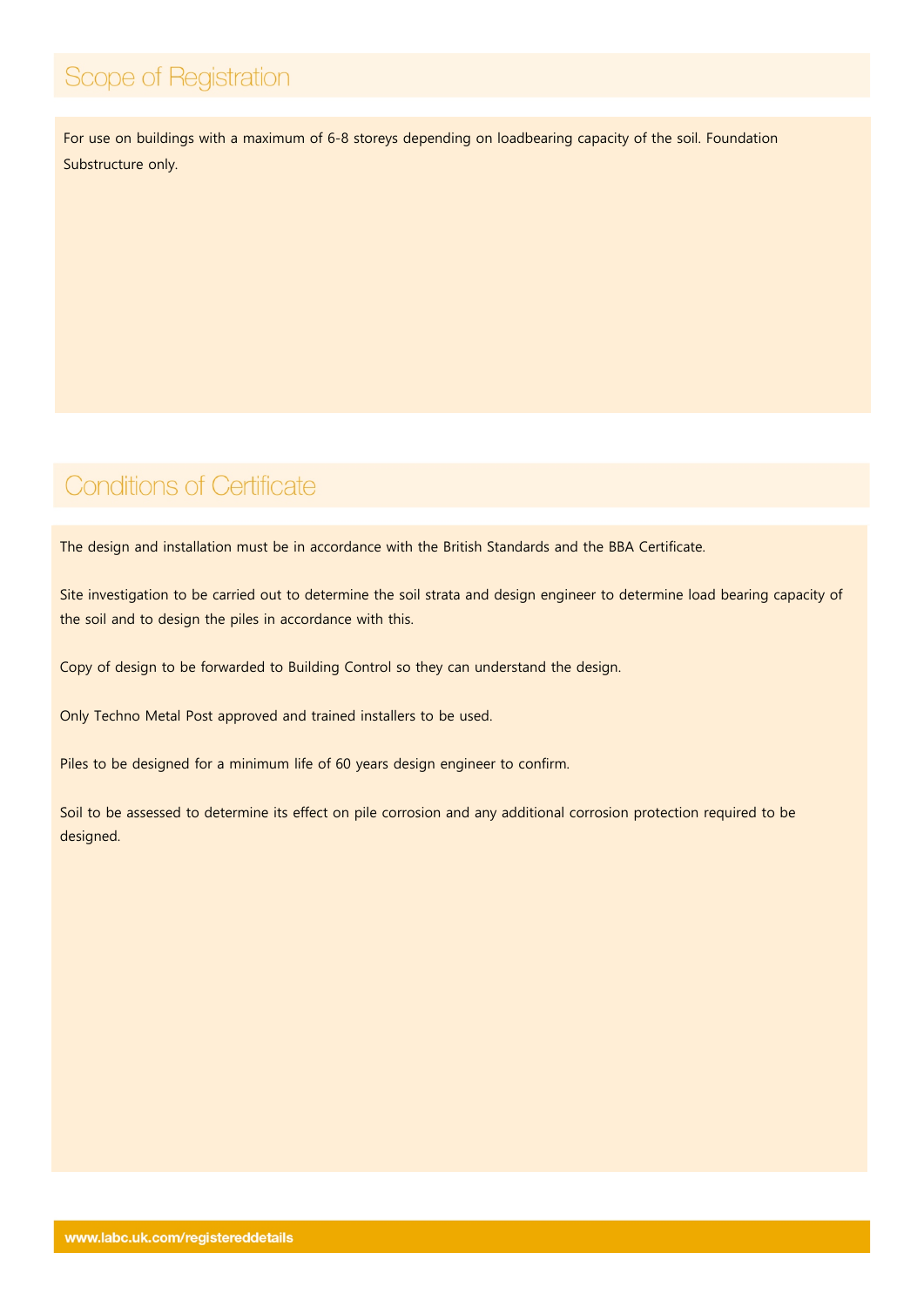## **Regulations**

LABC consider that, TMP CE Screw Piles will meet the functional requirements of the Building Regulations (listed below) if the criteria detailed in this certificate are met;



## **The Building Regulations 2010 (as amended) at the date of current issue**

In England: AD A (2013) Structure In Wales: AD A (2010) Structure

In England and Wales: Regulation 7 Materials and Workmanship In England: AD 7 (2018) Materials and Workmanship In Wales: AD 7 (2020) Materials and Workmanship Note: Subject to meeting the conditions of this certificate. Note: Subject to meeting the conditions of this certificate.



#### **The Building (Scotland) Regulations 2004 (as amended)**

If you would like to discuss a specific use of the product in Scotland it will require an additional assessment under the Scottish Building Regulations and accordingly you should contact the LABSS STAS Administrator at [www.labss.org](http://www.labss.org/)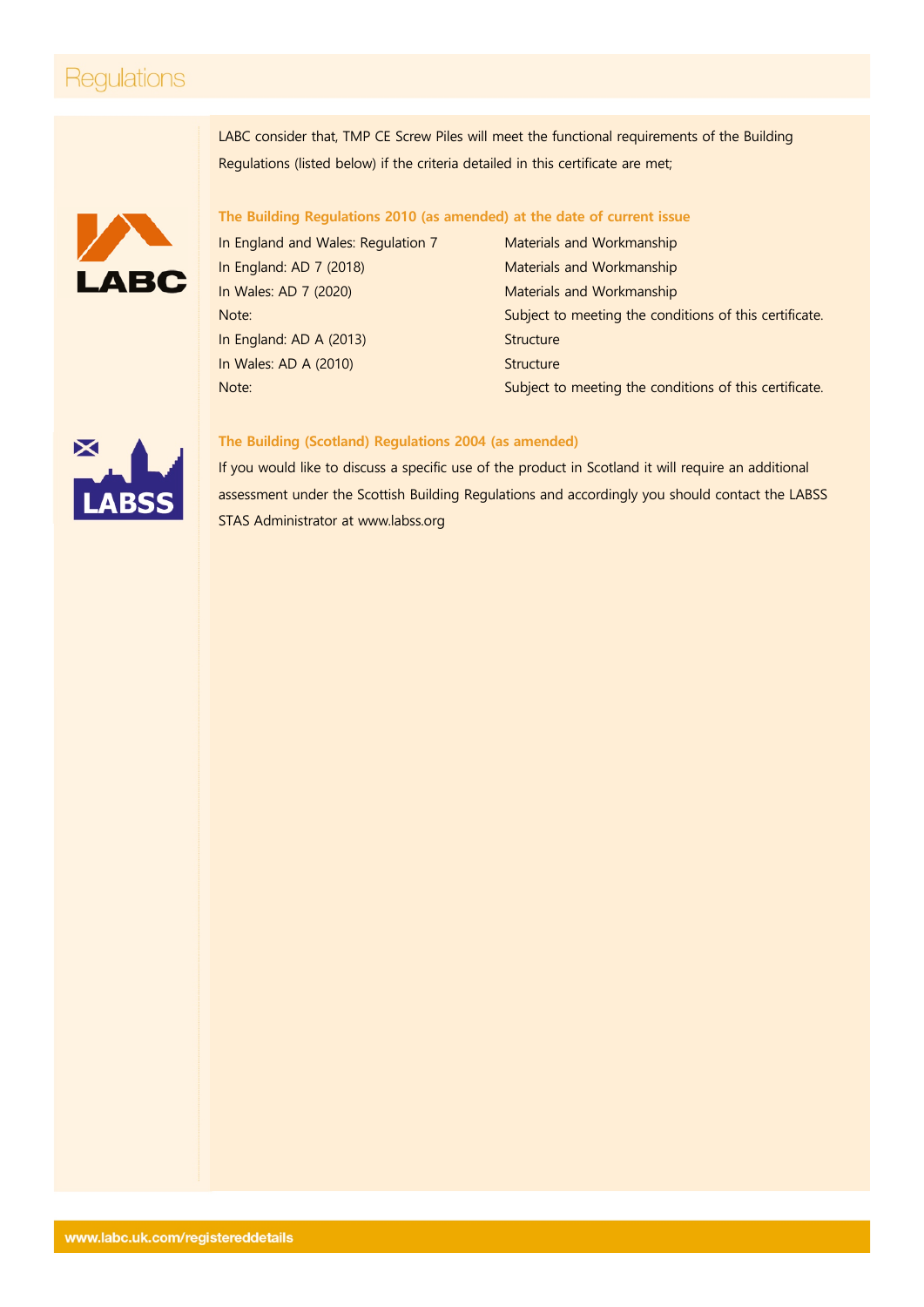# Non-Regulatory Information



**LABC Warranty**

The product has not been assessed by LABC Warranty.

# **Supporting Documentation**

BBA Agrement Certificate 18-5477 Product Sheet 1 Issue Date: 26 January 2018 Date of Second Issue: 21 May 2020 CWB Certificate No: Q108008 Quality Management System ISO 9001:2015 Dated 4 June 2021 CW8 Certification for Welding ICC ES Report 3418 and Inspection Report Dated 4 July 2021 BSI Certificate No: 2797 CPR 654774 Latest Issue Dated 26 March 2019 CCMC 13059R Evaluation Report